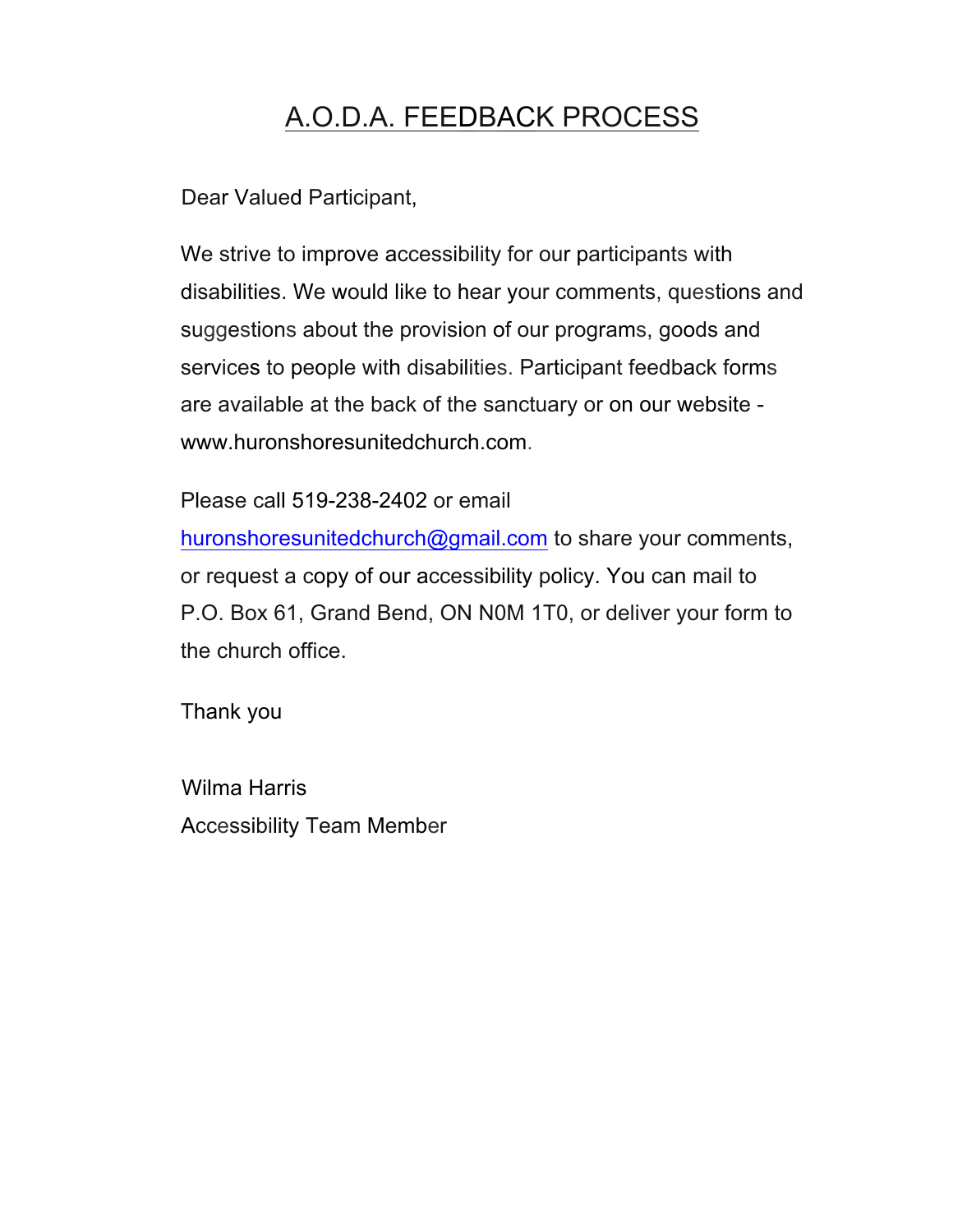## A.O.D.A. PARTICIPANT FEEDBACK FORM

Thank you for attending Huron Shores United Church. We value all people and strive to meet everyone's needs. Please tell us the date and time you attended Huron Shores United Church:

Date:\_\_\_\_\_\_\_\_\_\_\_\_\_\_\_\_\_ Time:\_\_\_\_\_\_\_\_\_\_\_\_

Did we respond to your needs today (Circle one)? Yes No

Were our programs/service provided to you in an accessible manner (Circle one)?

Yes

Somewhat (please explain below)

No (please explain below)

Was our church accessible for you (Circle one)?

Yes (please explain below)

Somewhat (please explain below)

No

Please add any other comments you may have:

Contact information (optional): \_\_\_\_\_\_\_\_\_\_\_\_\_\_\_\_\_\_\_\_\_\_\_\_\_\_\_

Please mail (P.O. Box 61, Grand Bend, ON N0M 1T0) or deliver your form to the church office.

\_\_\_\_\_\_\_\_\_\_\_\_\_\_\_\_\_\_\_\_\_\_\_\_\_\_\_\_\_\_\_\_\_\_\_\_\_\_\_\_\_\_\_\_\_\_\_\_\_\_\_\_  $\mathcal{L}_\text{max}$  , and the contract of the contract of the contract of the contract of the contract of the contract of the contract of the contract of the contract of the contract of the contract of the contract of the contr

\_\_\_\_\_\_\_\_\_\_\_\_\_\_\_\_\_\_\_\_\_\_\_\_\_\_\_\_\_\_\_\_\_\_\_\_\_\_\_\_\_\_\_\_\_\_\_\_\_\_\_

Thank you Wilma Harris Accessibility Team Member